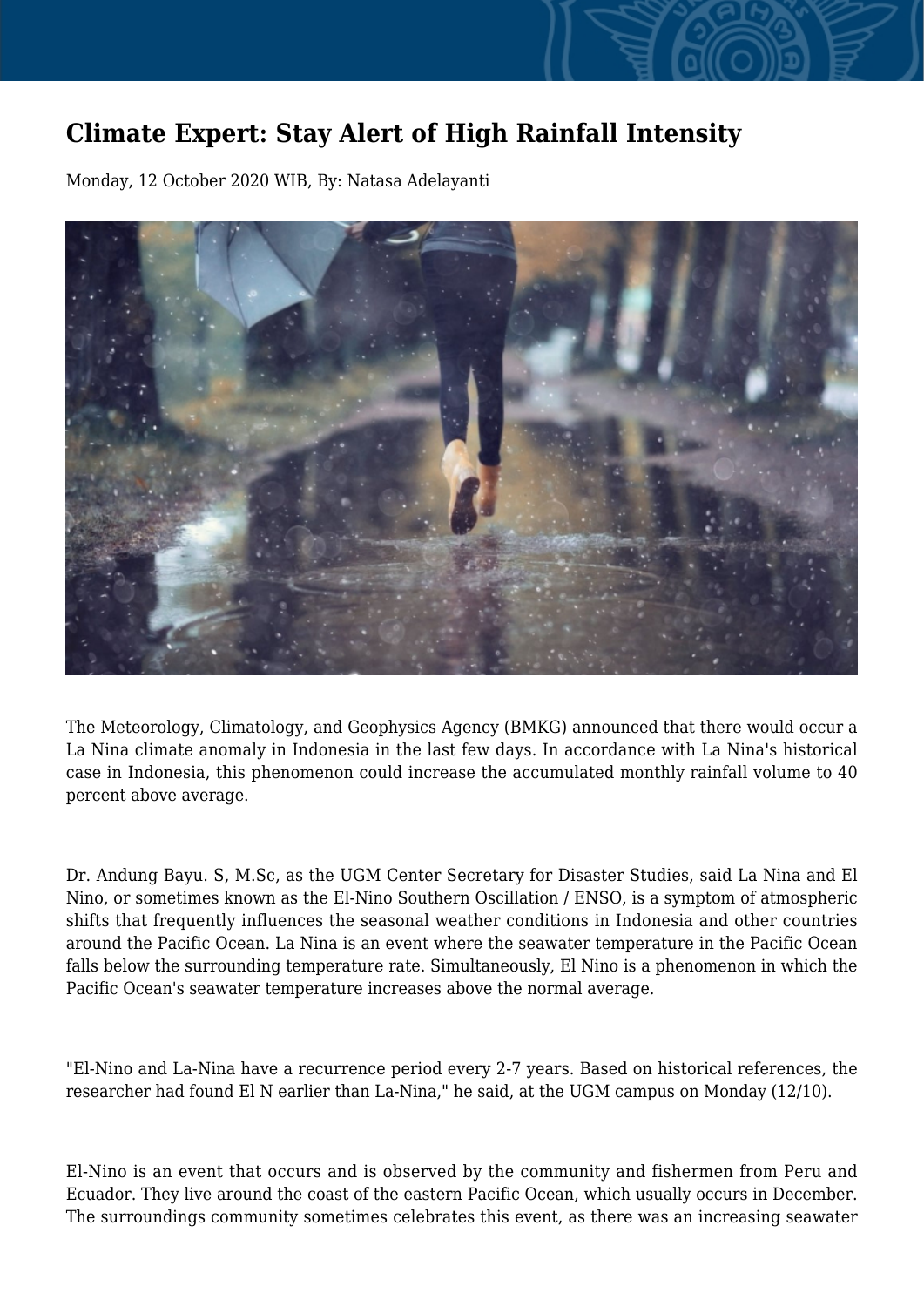temperature phenomenon.

After in-depth research, experts also found the contrary event of El Nino. It was an event in which the seawater temperature warms up and is named La Nina. La Nina is caused by increased sea surface temperatures in the western and eastern Pacific than usual.

Based on this phenomenon, Andung also emphasized that the air pressure at the western Pacific equator decreases, thus stimulating excessive cloud formation and high rainfall in the affected areas. On the other hand, El Nino is caused by an increase in the eastern and central Pacific water temperatures. Then it finished with an increase in temperature and humidity in the atmosphere. This phenomenon causes the formation of clouds to increase rainfall in the region.

"This phenomenon also causes the air pressure in the western Pacific Ocean to inhibit the growth of clouds in the eastern Indonesian sea, which generates rainfall to decrease abnormally in some regions in Indonesia," he explained.

Andung also added that La-Nina caused air pressure at the western Pacific equator to decrease, which brought excessive cloud formation and higher rainfall than average conditions. The highest correlation between rainfall and the Southern Oscillation Index happens in September-November. This phenomenon means that the rain intensity in these months will be higher than average conditions.

"Meanwhile, in December-February, which is the peak of the rainy season, rainfall will remain high even though the correlation with the Southern Oscillation Index is lower. The agricultural sector is the one positively affected by La-Nina. Agricultural production that requires high water requirements will usually be fit to La-Nina conditions. This condition contrasts with El-Nino, where there is prolonged drought and decreased food production," he said.

According to Andung, the most frequent disasters are floods and landslides due to this high rainfall. This flood happens because the surface area cannot provide rainwater, which is higher than usual.

Meanwhile, an increase in the soil load, which is getting more massive due to being filled with rainwater that seeps into the ground, can cause landslides. Hence, people must prepare the anticipation of floods and landslides.

"If heavy rains constantly occur in flood-prone areas, the community must be alert. Likewise, if cracks appear on the cliffs, it is a sign of a landslide," Andung explained.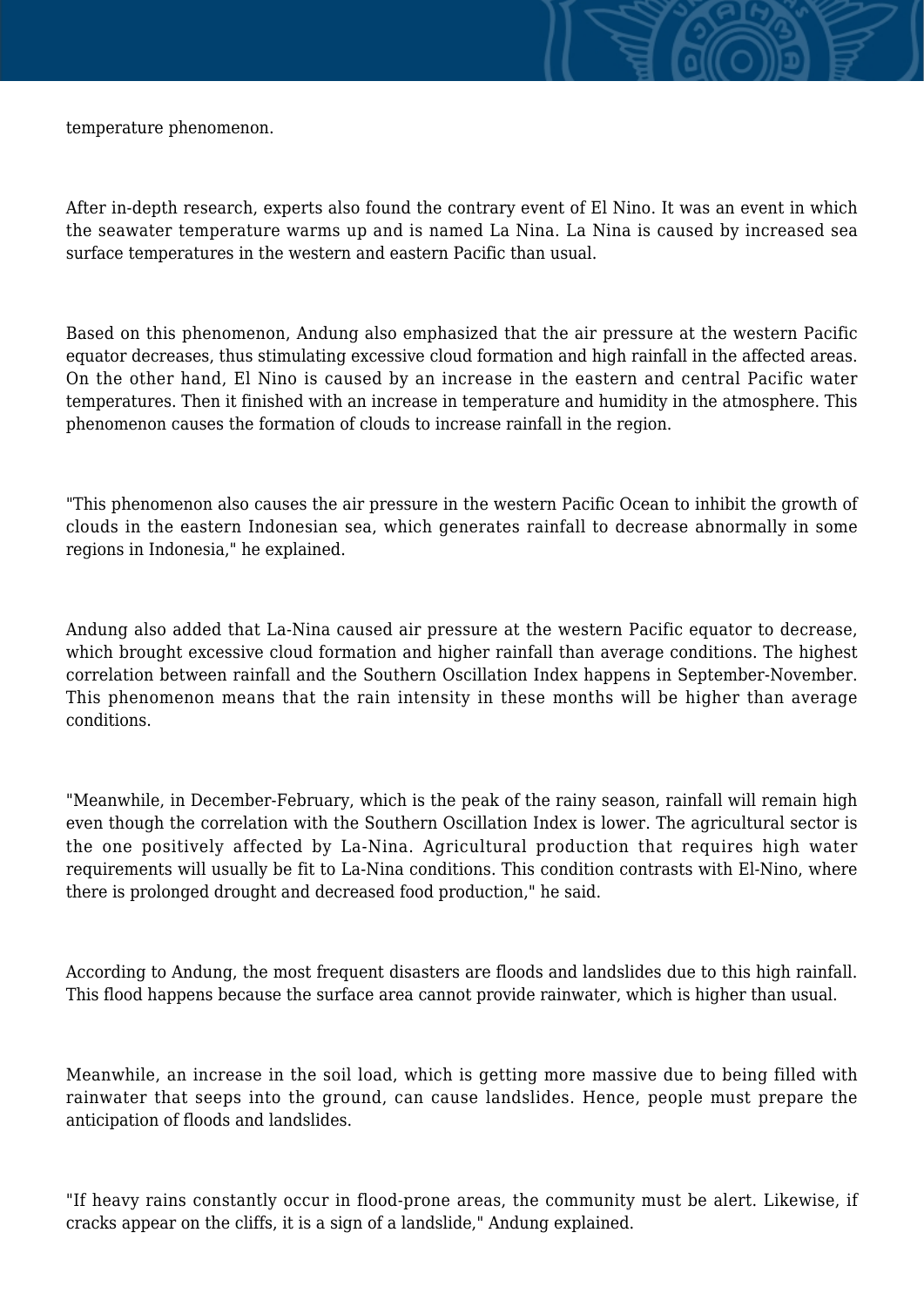He maintained that local governments, especially through BPBD, must be prepared to handle floods and landslides. They can help monitor rainfall and river discharge and prepare an Early Warning System (EWS) facility.

According to him, the current challenge is the possibility of flooding and landslides amid the Covid-19 pandemic, especially if a disaster occurs on a huge scale so that people have to be evacuated.

"Evacuation barracks commonly have limited facilities and are very dense, so there is a high potential for Covid transmission," he explained.

Normally, the diseases that appear a lot are followed by the rainy season, especially coughs and colds. Regarding the Covid-19 pandemic, how this virus can endure during the rainy season is necessary for further research.

"Currently, we do not know whether it has a positive or negative impact, or if it has no impact at all, we really don't know," he explained.

Andung stated that the extreme climate irregularity in La-Nina commonly lasts until the end of the rainy season. For the next upcoming La-Nina, it is estimated that the possibility has started to decrease in December 2020 to February 2021, which means that the chance of rainfall in these months is approaching normal rain intensity.

"Such kind of extreme weather anomaly of La Nina can be both beneficial and detrimental. It will indeed be valuable because our water resources are abundant, and there will be a low potential drought. It could also be harmful because it raises the potential for flooding and landslides," he concluded.

Author: Agung Nugroho Photo: Inspirasipagi.id Translator: Natasa A